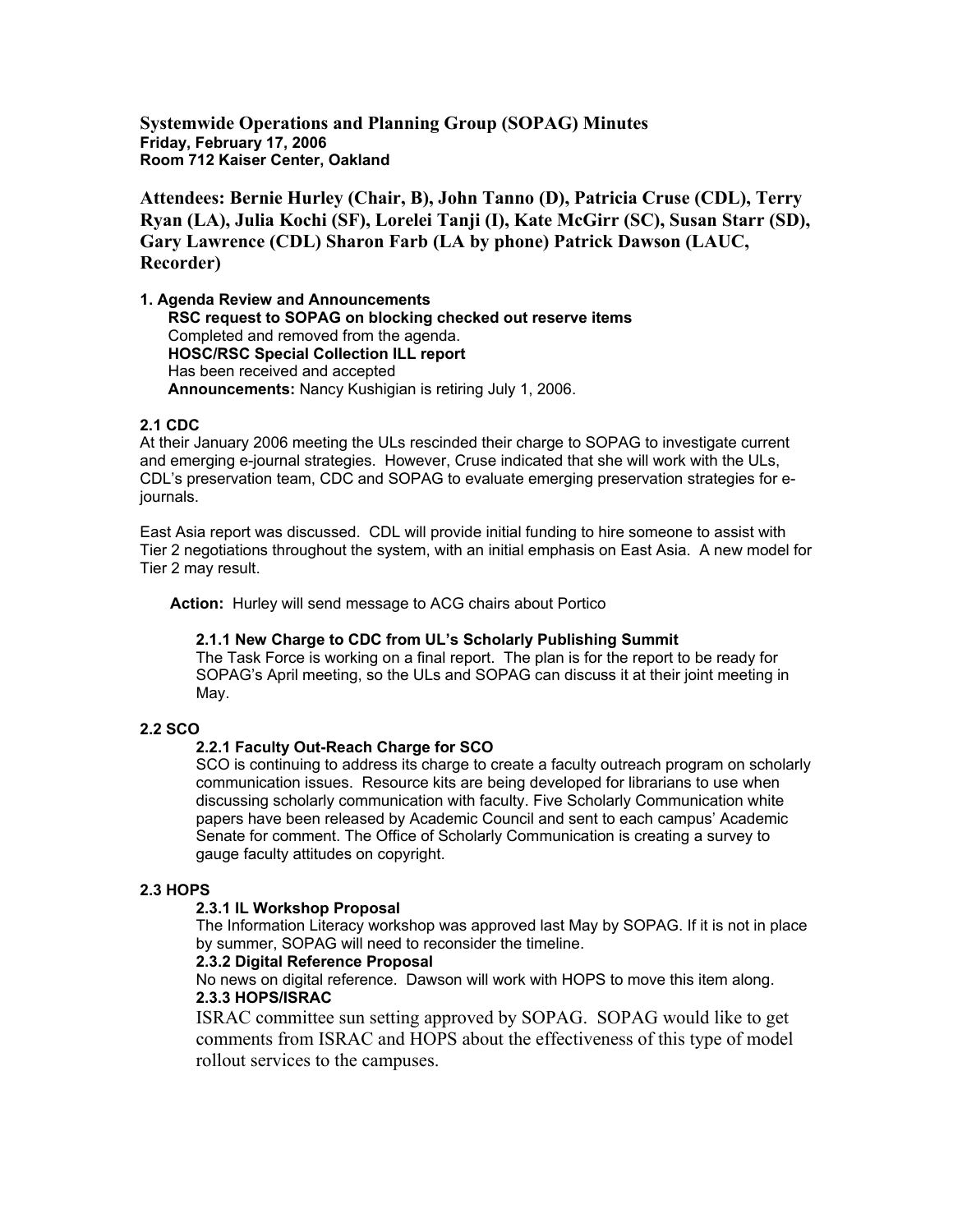**Action:** Hurley will ask Donald Barclay to transmit the final ISRAC report to SOPAG along with recommendations and information gathered.

Cruse will follow up and provide more information to determine if SOPAG needs to oversee other campus rollouts. Perhaps CDC should be involved to evaluate licensing agreements and comment on these agreements.

Short discussion on providing licensed database content to UC alumni and affiliated groups. Question is will each campus consult with Proquest to determine their packaging suite of databases?

**Action:** Hurley will contact Sarah Pritchard about the status of providing licensed database content to affiliated groups as well as alumni.

#### **2.4 HOTS**

Conference calls are slated to discuss the Bibliographic Services Task Force Report, especially sections III (Adopting New Cataloging Practices) & IV (Supporting Continuous Improvements) of the request for comments.

# **2.5 LPL**

No report

**Action:** Kochi will call Eric Scott.

## **2.6 LTAG**

Continuing along with their technology in the future discussion and this is laying a good foundation for the forthcoming discussion on the BSTF report.

Web Conferencing software moving along. LTAG first group to use it felt it was useful and productive for their meeting. SOPAG will examine how the committee works for preparing their meetings and may seek a better way with either WEB conferencing software, or another product. Will try using a Wiki (hosted at SC) for a specific future agenda item to see how it works. BSTF would be a good agenda item to test. SOPAG license will be at SB for conferencing software.

**Action:** McGirr will set up a Wiki at UCSC.

#### **2.7 RSC**

#### **2.7.2 Interlibrary Loan of Media**

E-mail sent to Gail Nichols from Hurley. Agenda item completed unless there is a response from RSC.

# **2.7.3 Suggestion for SOPAG ACG on Copyright**

SOPAG continued discussion of how best to share copyright expertise and coordinate copyright issues across the campuses. Sharon Farb (UCLA) and Gary Lawrence (Systemwide Library Planning) joined the group for this item. (Farb by phone.) It was agreed that the UC Libraries would benefit from centralized copyright expertise to provide support in the areas of consultation, advocacy and instruction. At the same time, there is also clearly a role for local assistance on legal and policy issues.

**Action:** Starr will work with Julie Conner (UCSD Libraries legal and policy advisor) to draft a statement of the benefits to be derived from both central and local expertise on copyright. The statement should be ready to distribute to the University Librarians at the May UL/SOPAG meeting. SOPAG members should alert their UL that the statement is in preparation.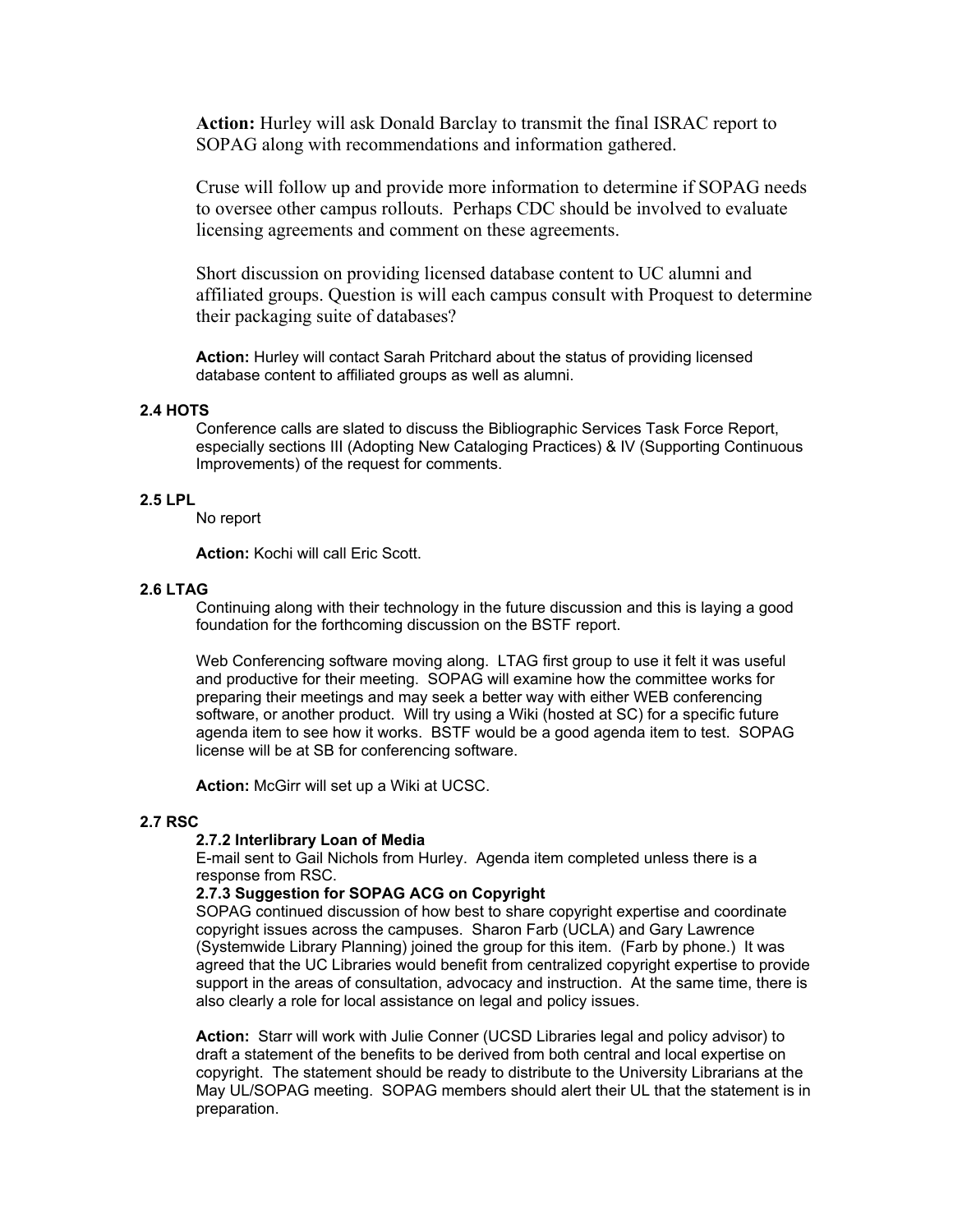Hurley will ask Farb to forward models used at ARL Libraries that are hiring legal expertise.

# **3 Task Force Reports**

# **3.1 Bibliographic Services Task Force**

Waiting for comments from ACG's etc. on the report. Purpose is 1) get answers to questions that can be compared. 2) Gather comments in general. Mechanism is for ACG, SOPAG and LAUC campus responses to go to Hurley before March  $31<sup>st</sup>$ .

# **3.2 RLF Persistence Policy & Procedures**

# **3.2.1 RLF Persistent Procedures TF**

The Task Force is working through implementation issues.

# **3.2.2 Updating the RLF Persistence Policy**

The Task Force has updated the policy to reflect Phase 1 report, and it will be submitted to the ULs for review. Once the revised policy is accepted, it needs to be shared broadly to make sure people are aware of a new policy.

**Action:** Once approved, SOPAG will make sure of broad distribution on campuses. Kochi will send a list of definitions generated to SOPAG members.

# **3.3 ERMS Implementation Team**

Rollout group will direct policy questions to SOPAG as needed and as they arise.

# **3.4 Policies and Procedures for Digitally Reformatting Printed Monograph and Serial Holdings**

These issues are being discussed in the context of work with the Open Content Alliance, which will inform further action. Documentation of process is taking place and from process will be able to suggest follow on steps.

## **3.5 Digital Preservation of Electronic Scholarly Journals**

Remove from agenda given ULs decision to move forward with Portico.

**Action:** Cruse will monitor issues in journal preservation as these arise.

## **4 Report on CDL Related Items**.

## **4.1 MELVYL®**

Ex Libris v 16 upgrade should be implemented by December.

## **4.2 Shared Services Projects**

# **4.2.1 VDX Issues**

Prolonged implementation has led to some frustration and not all campuses are using VDX for borrowing.

**Action:** Cruse will contact Laine Farley to determine if an analyst can consult with heads of ILL at each campus and compile a list of current significant issues and challenges as well as successes. Cruse will ask Mary Heath (CDL) to provide a list of expected VDX functions and services that have not yet been implemented.

# **5 Systemwide Library Planning**

# **6 Shared Collections & Services--Updates**

# **6.1 Investigation of a High Volume Digitization Infrastructure**

# **6.1.1 SOPAG demonstration project**

Seems that the two original scanning projects have been meshed together a bit. Internet archive project scanning has not been that successful and they agreed to redo the scan. The plan is to install 6 scribe stations with a capacity of 50 books per shift to complete the project. Aim is 200 books per day.